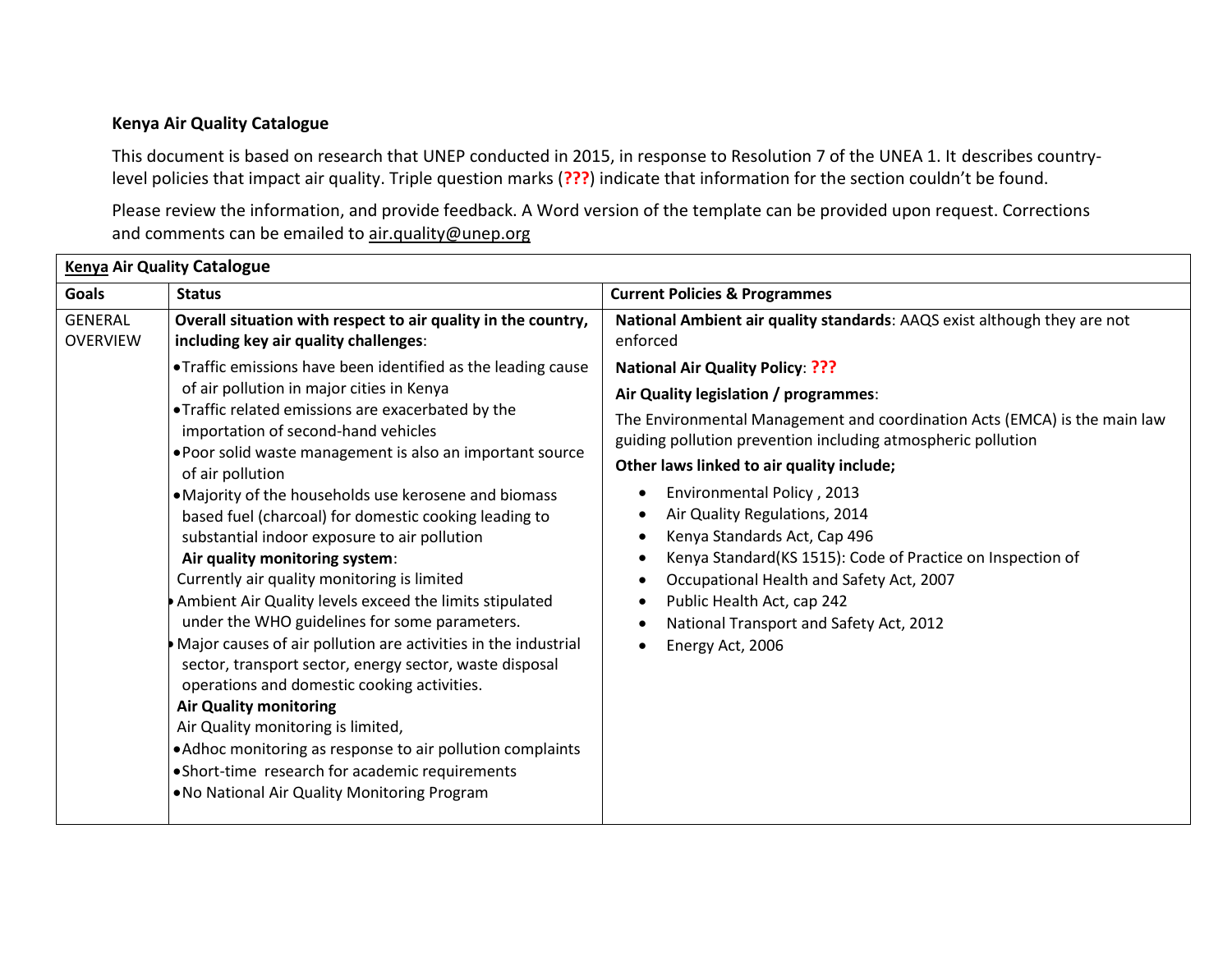| <b>REDUCE</b><br><b>EMISSIONS</b><br><b>FROM</b><br><b>INDUSTRIES</b> | Industries that have the potential to impact air quality:                                                                                                                                                                                                                             | <b>Emission regulations for industries:</b>                                                                                                                                                                                                                                                                                                       |
|-----------------------------------------------------------------------|---------------------------------------------------------------------------------------------------------------------------------------------------------------------------------------------------------------------------------------------------------------------------------------|---------------------------------------------------------------------------------------------------------------------------------------------------------------------------------------------------------------------------------------------------------------------------------------------------------------------------------------------------|
|                                                                       | • Cement manufacturing, cigarette production, incinerators,<br>ferrous and non-ferrous metal recycling facilities; thermal<br>power plants, sugar Factories, galvanized steel production<br>and agricultural products processing e.g. flour are some of<br>the major emission sources | EMCA air quality regulations classifies some industrial sources as controlled<br>facilities, however, this regulations are not yet operationalized.<br>Small installation's emissions regulated: (Yes/No)                                                                                                                                         |
|                                                                       | GDP of country: USD 45.31B in 2013                                                                                                                                                                                                                                                    | Renewable energy investment promoted:                                                                                                                                                                                                                                                                                                             |
|                                                                       | Industries' share of GDP: 17.4%                                                                                                                                                                                                                                                       | The Energy Policy and Act: Kenya's energy policy of 2004 encourages<br>implementation of indigenous renewable energy sources to enhance the                                                                                                                                                                                                       |
|                                                                       | <b>Electricity sources:</b>                                                                                                                                                                                                                                                           | country's electricity supply capacity. The policy is implemented through the                                                                                                                                                                                                                                                                      |
|                                                                       | •41.9% of the installed electricity generating capacity (1.698)<br>million KW in 2010) is generated from fossil fuel; and                                                                                                                                                             | Energy Act of 2006, which provides for mitigation of climate change, through<br>energy efficiency and promotion of renewable energy.                                                                                                                                                                                                              |
|                                                                       | 44.8% is generated from hydropower and the rest 13.3% is<br>generated from various renewable sources.                                                                                                                                                                                 | In addition, the Feed in Tariffs (FiTs) energy policy of 2008 (revised 2012)<br>promotes generation of electricity from renewable sources. It applies to                                                                                                                                                                                          |
|                                                                       | <b>Others</b>                                                                                                                                                                                                                                                                         | geothermal, wind, small hydro, solar and biomass.                                                                                                                                                                                                                                                                                                 |
|                                                                       | • Most emissions are associated with combustion facilities<br>within the industries, e.g. boilers and standby power                                                                                                                                                                   | Energy efficiency incentives: (ex: Subsidies, labelling, rebates etc)                                                                                                                                                                                                                                                                             |
|                                                                       | generators.<br>$\bullet$ Industrial emissions contributes less than 7% of PM                                                                                                                                                                                                          | Incentives for clean production and installation of pollution prevention<br>technologies: Section 57; EMCA, 2015 provides for incentives and tax waivers                                                                                                                                                                                          |
|                                                                       | concentration <sup>1</sup>                                                                                                                                                                                                                                                            | Actions to ensure compliance with regulations: (monitoring, enforcement, fines                                                                                                                                                                                                                                                                    |
|                                                                       | $\bullet$ Particulate matter is considered the most important air<br>pollutant in the country, ozone is also becoming a<br>pollutant of concern in the country<br>• Growth in industrial emissions is projected to increase in<br>the coming years                                    | etc)<br>• Enforcement of the Environmental Audit regulations' 2003<br>• Enforcement of the Air Quality Regulations, 2014<br>• Surveillance of suspect emitters,<br>• Promote adoption of self regulation principle<br>• Adoption of ISO 14000 Series<br>• EMCA, 2015 has reviewed the minimum penalty for environmental crime to 2<br>million KES |
|                                                                       |                                                                                                                                                                                                                                                                                       | Other actions at national, sub-national and / or local level to reduce industry:                                                                                                                                                                                                                                                                  |

 1 S. M. Gaita and others, 'Source Apportionment and Seasonal Variation of PM2.5 in a Sub-Saharan African City: Nairobi, Kenya', *Atmos. Chem. Phys.*, 14 (2014), 9977–91 <http://dx.doi.org/10.5194/acp-14-9977-2014>.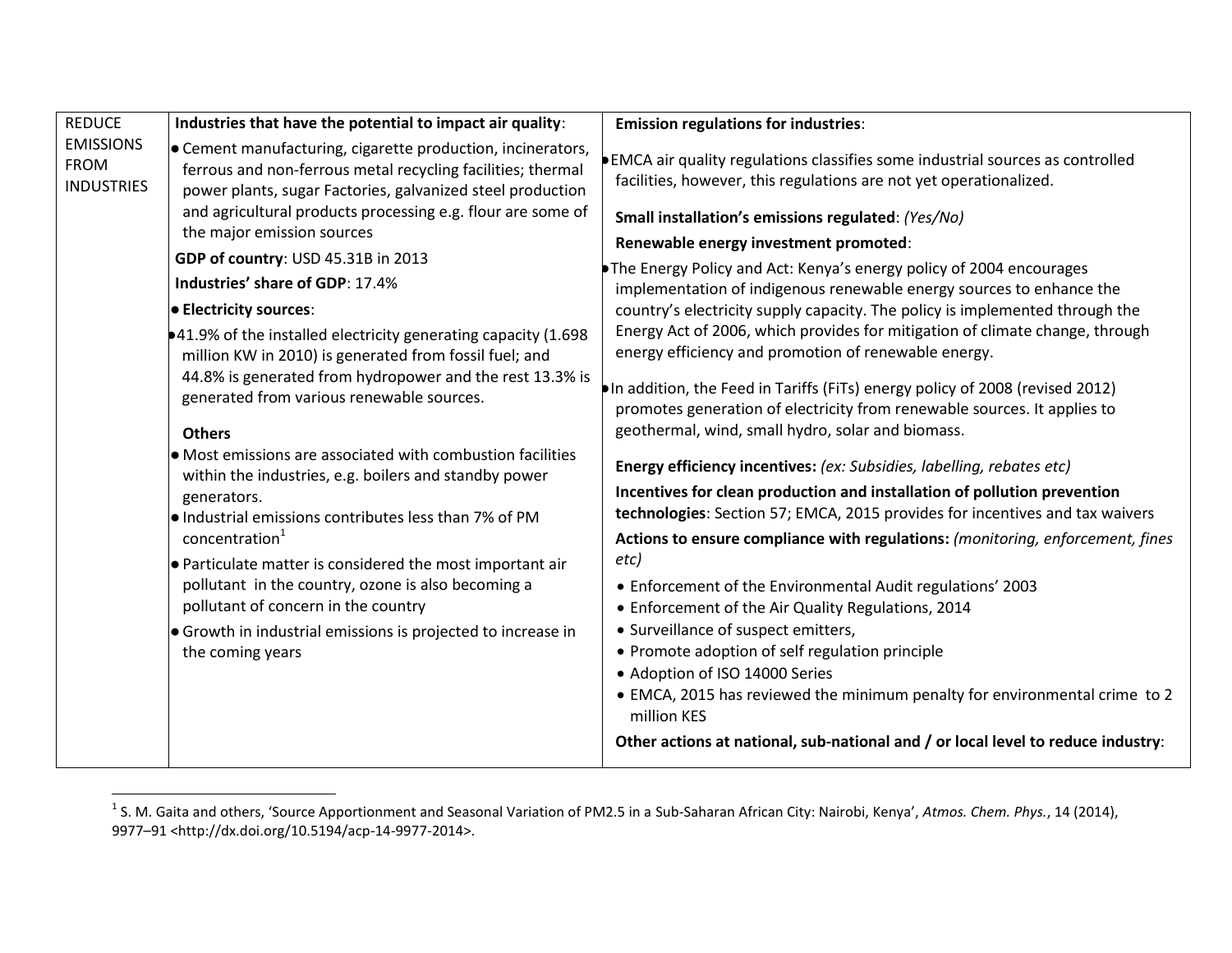|                                   |                                                                                                                                          | (can include incentives to move industries to less populated areas here)                                                  |
|-----------------------------------|------------------------------------------------------------------------------------------------------------------------------------------|---------------------------------------------------------------------------------------------------------------------------|
|                                   |                                                                                                                                          | • Harmonisation of the air Quality standards at the regional level                                                        |
|                                   |                                                                                                                                          | • Identification of air Pollutant sources                                                                                 |
|                                   |                                                                                                                                          | • Promotion of waste reduction activities                                                                                 |
| <b>REDUCE</b><br><b>EMISSIONS</b> | Key transport-related air quality challenges: (ex: vehicle<br>growth, old fleet, dirty fuel, poor public transport etc)                  | Vehicle emission limit: (Euro rating)                                                                                     |
| <b>FROM</b>                       |                                                                                                                                          | •Tail pipe emissions regulation as stipulated in EMCA fossil fuel emission control                                        |
| <b>TRANSPORT</b>                  | .One of the fastest growing sector in Kenya with an average<br>growth rate of 12% per year for light duty vehicles                       | regulation of 2006(degazetted under Reg 78 of the Air Quality Regulations, 2014)                                          |
|                                   | . The sector is estimated to emit up to 40% of all PM in                                                                                 | Fuel Sulphur content: (in ppm) Fuel sulphur content capped at 50ppm                                                       |
|                                   | urban areas<br>• The sector is also an important indirect source of $O_3$<br>• Frequent traffic jams/congestions in urban areas and poor | Fuel Lead content: Phasing out of leaded fuel (Phase out with effect from<br>January, 2006)                               |
|                                   | vehicle maintenance exacerbates the air pollution problem                                                                                | Restriction on used car importation:                                                                                      |
|                                   | . No vehicular exhaust emission measurements<br>•Vandalism of non-functional air pollution control systems                               | . Restriction on used car importation which is capped at 8 years                                                          |
|                                   | • Adulteration of fuels<br>•Driving styles                                                                                               | •Additional excise duty: Kshs. 150, 000 for less than 3 years and KShs. 200,000 for<br>vehicles between 3 and 8 years old |
|                                   |                                                                                                                                          | · Duty variations based on engine size                                                                                    |
|                                   |                                                                                                                                          | Actions to expand, improve and promote public transport and mass transit:                                                 |
|                                   |                                                                                                                                          | • 5No. BRT corridors have been identified                                                                                 |
|                                   |                                                                                                                                          | •Passenger number restrictions for new public transport vans/minibuses                                                    |
|                                   |                                                                                                                                          | Actions to promote non-motorized transport: (ex: include sidewalks and bike                                               |
|                                   |                                                                                                                                          | lanes in new road projects, car-free areas etc)                                                                           |
|                                   |                                                                                                                                          | Other transport-related actions:                                                                                          |
|                                   |                                                                                                                                          | . NAMA established to manage implementation of the BRTs initiatives                                                       |
|                                   |                                                                                                                                          | • Modification of transport modes to include railway transport                                                            |
|                                   |                                                                                                                                          | • Blending of E10 in western Kenya                                                                                        |
| <b>REDUCE</b>                     | Outdoor, open burning: (ex: is it commonly done? burning                                                                                 | Legal framework: (ex: is burning banned?)                                                                                 |
| <b>EMISSIONS</b>                  | what kinds of wastes? etc)                                                                                                               | • EMCA waste management regulations of 2006                                                                               |
| <b>FROM OPEN</b>                  | • Uncontrolled waste burning is one of the practices that                                                                                | •Air Quality Regulations, 2014 outlaws open-burning of waste                                                              |